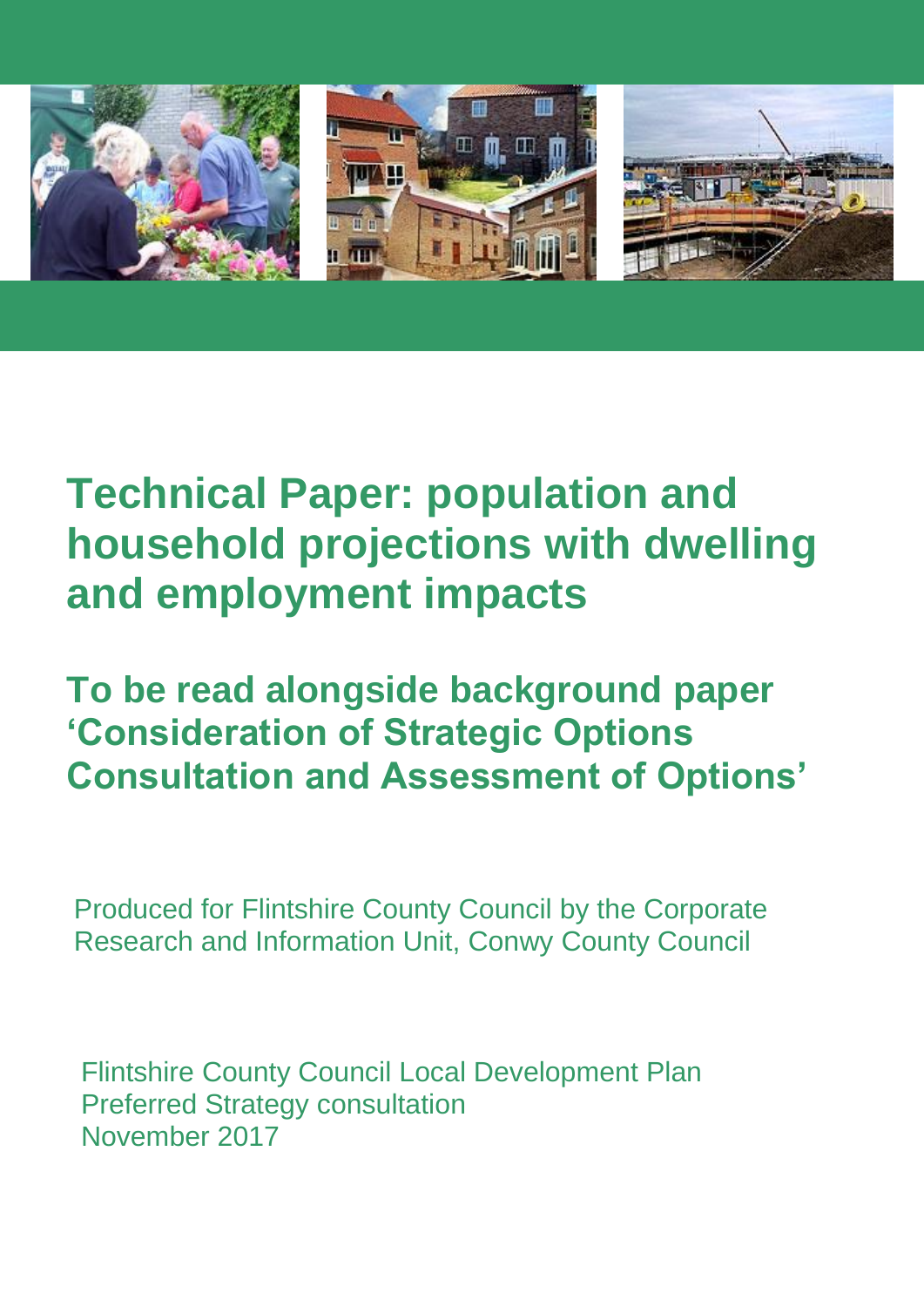# **Produced by**

The Corporate Research and Information Unit Bodlondeb, Conwy, LL32 8DU. Email: [research.unit@conwy.gov.uk](mailto:research.unit@conwy.gov.uk)

Phone: 01492 575291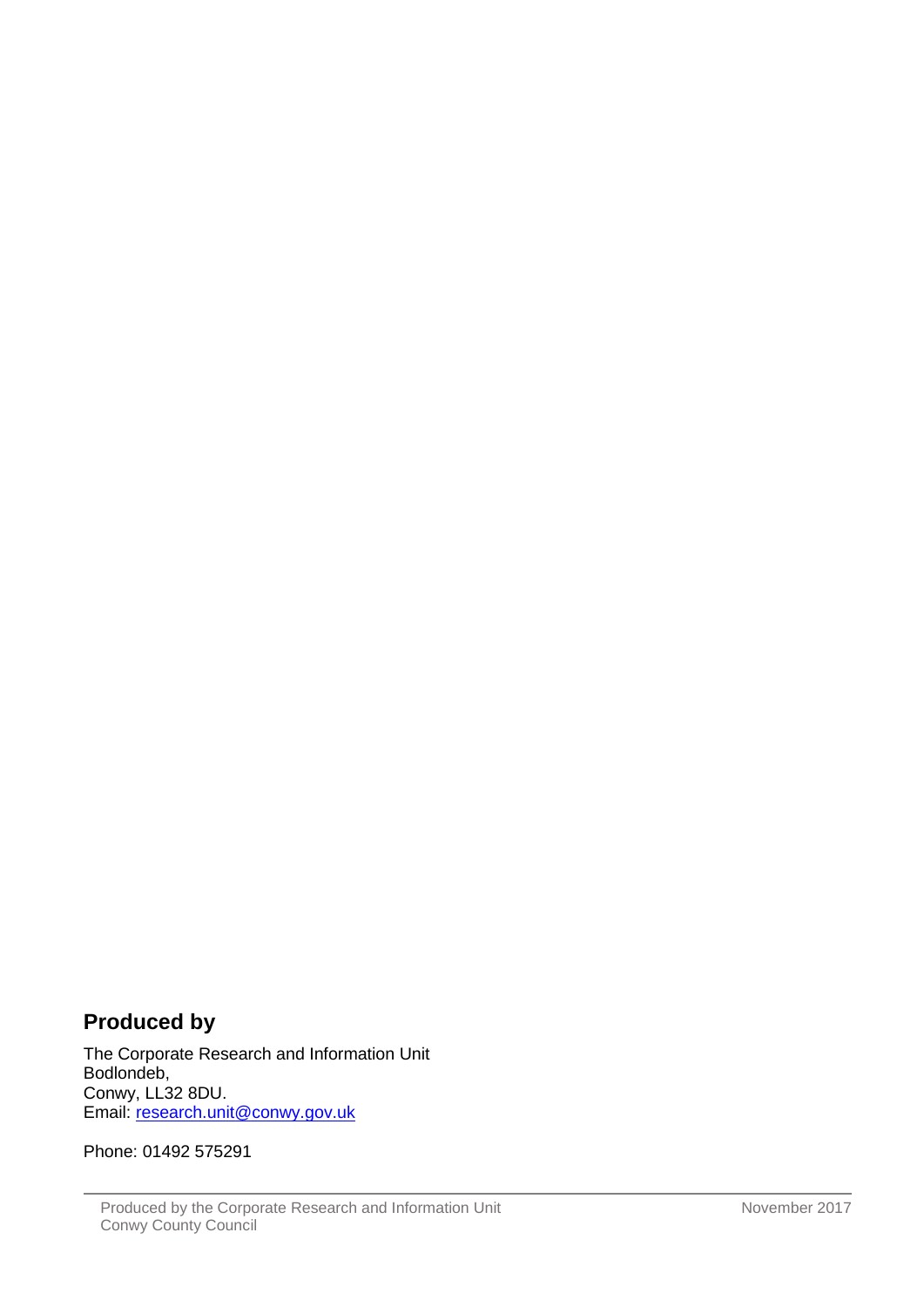# **Technical appendix: population and household projections with dwelling and employment impacts**

# **Contents**

|               | <b>Headlines</b>                                              | $\mathbf{2}$ |
|---------------|---------------------------------------------------------------|--------------|
| $\mathbf 1$ . | <b>Introduction</b>                                           | 3            |
| 2.            | Methodology for converting jobs growth to housing requirement | 5            |
| 3.            | What the proposed growth option shows                         | 8            |
|               | Population change                                             | 8            |
|               | Household growth                                              | 9            |
|               | Dwelling requirements                                         | 10           |
|               | <b>Employment impacts</b>                                     | 11           |
|               | Appendix: housing land requirement balance sheet              | 13           |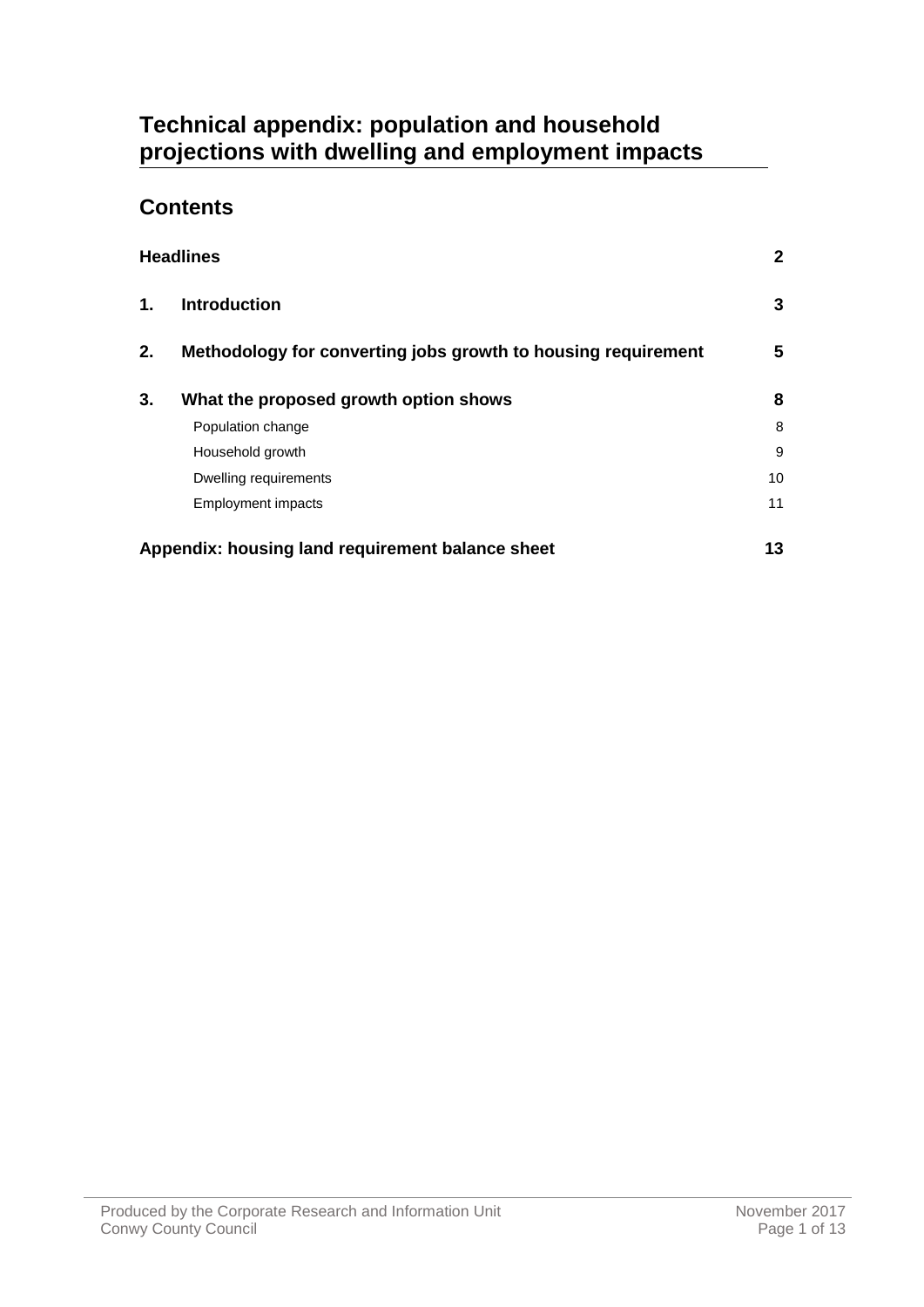# <span id="page-3-0"></span>**Headlines**

- This paper has been produced to provide background information to support the Preferred Strategy consultation stage of the Flintshire Local Development Plan 2015-30 which is produced by Flintshire County Council.
- It sets out the preferred option for growth within the County and how this will potentially affect population totals and structures, dwelling requirements and housing mix, and it identifies the jobs and employment land implications of the projected growth. This paper lays out the methodology which was used to produce the projections. It also and gives a brief outline of what the projections show and explains some of the socio-economic trends and drivers that that have shaped the figure.
- The summary of dwelling and employment impacts over the Plan period is shown in the table below.
- As the preferred option presents numbers within a range, the Council has decided to set the dwelling requirement figure at the mid-point of that range – that is at 7,650 over the plan period (includes an additional 10% contingency added to the dwelling requirement to allow flexibility in the delivery of the housing requirement).

|                         | <b>Preferred growth</b><br>option -<br>employment led | <b>Dwelling</b><br>requirement<br>mid-point |
|-------------------------|-------------------------------------------------------|---------------------------------------------|
| Household growth        | 6,350-7,100                                           |                                             |
| <b>Dwelling impacts</b> |                                                       |                                             |
| Households to dwellings | 6,550-7,350                                           | 6,950                                       |
| Plus contingency        | 650-750                                               | 700                                         |
| <b>Total</b>            | 7,250-8,050                                           | 7,650                                       |
| Annual figure           | 480-540                                               | 510                                         |
| <b>Economic impacts</b> |                                                       |                                             |
| Job growth              | 8,000-10,000                                          |                                             |
| Land (ha)               | 56.5-70.7                                             |                                             |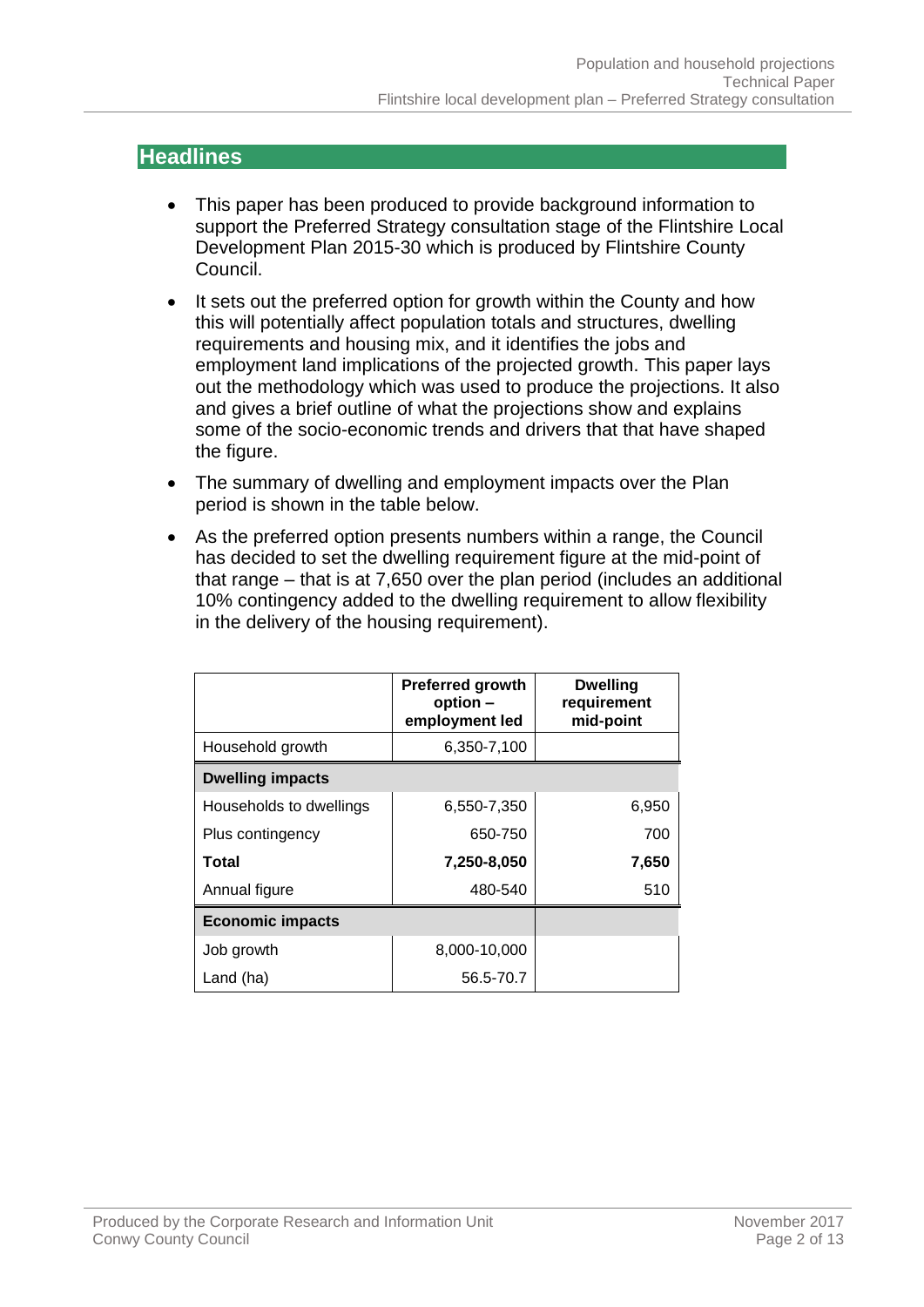## <span id="page-4-0"></span>**1. Introduction**

- 1.1 This paper has been produced to provide background technical information to support the Preferred Strategy consultation stage of the Flintshire Local Development Plan 2015-2030 which is produced by Flintshire County Council.
- 1.2 It sets out the preferred option for growth within the County and how this will potentially affect population totals and structures, dwelling requirements and housing mix, and it identifies the jobs and employment land implications of the projected growth.
- 1.3 The paper complements the document Background Paper : Consideration of Strategic Options Consultation and Assessment of **Options**
- 1.4 There was widespread support for the selected growth option from the feedback received to the strategic options consultation. Significantly, some of those supporting the option recognised the need for an increased level of net migration to provide an adequate labour supply to attract inward investment. In looking at the evidence base which has informed the Plan and emerging key messages from previous consultations, it is evident that the economic growth of the County should be a strong stimulus in underpinning the Plan Strategy. It is therefore appropriate to show some 'ambition' in terms of economic growth and housing provision. In the light of this context and feedback, the Council considers that the employment led scenario represents a sound basis with which to plan for growth. Whilst it is not as high a figure as sought by some parts of the development industry, it is based on a sound employment growth scenario assessment and is also corroborated by a projection led option.
- 1.5 This paper lays out the methodology which was used to produce the projection for the preferred option. It also and gives a brief outline of what the projection shows and explains some of the socio-economic trends and drivers that have shaped the figure.
- 1.6 Conwy County Borough Council's Corporate Research and Information Unit have been commissioned to provide demographic support to Flintshire's Local Development Plan. This paper was produced by the Senior Researcher from the Corporate Research and Information Unit, who has experience of producing growth options papers for her own Planning Authority and for Denbighshire Council and Wrexham County Borough Council, as well as providing Planning related projections support to a number of other Planning Authorities in Wales. She is a founder member of Welsh Government's Sub-national Projections Working Group (WASP). She was involved in devising the projections methodology used by Welsh Government and has over 25 years of experience of demographic research in North Wales. She is also a member of the Office for National Statistics' Central and Local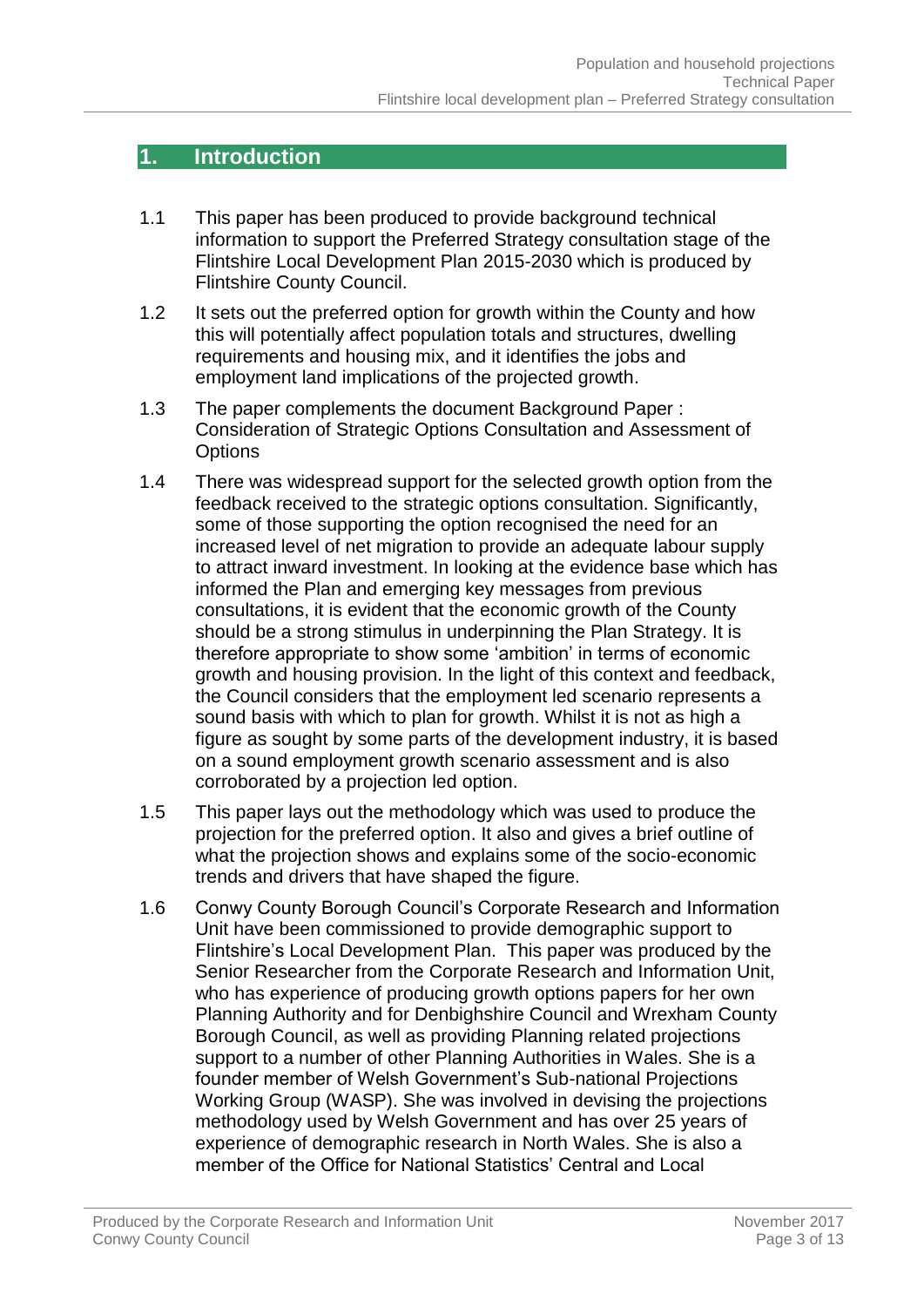Government Information Partnership advisory group on population, and is a long standing member of the POPGROUP<sup>1</sup> steering committee.

- 1.7 As numbers are only a projection of future requirements and are not an exact count, the results are rounded to the nearest 50 for publication, except for projected annual dwelling requirements, which are rounded to the nearest 10.
- 1.8 All data is for change between 2015-2030 (the Plan period) unless otherwise stated.

 $\overline{a}$ <sup>1</sup> POPGROUP is the projections software and methodology package used by Welsh Government to produce its sub national projections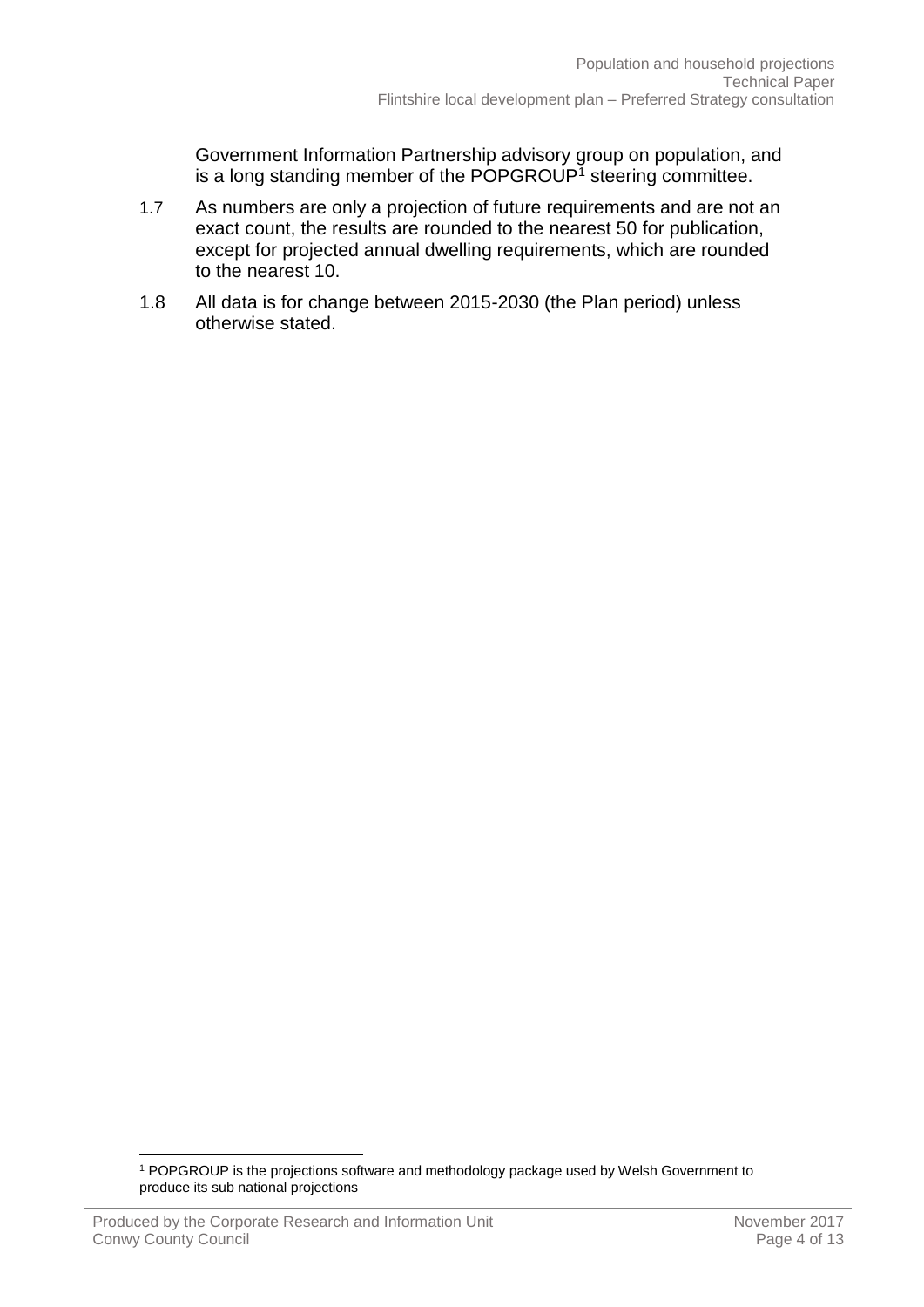## <span id="page-6-0"></span>**2. Methodology for converting jobs growth to housing requirement**

- 2.1 The preferred growth strategy presents an employment-led vision of growth. Employment-led projections usually rely on either predictions of job numbers or employment land requirements as a starting point for future growth. Population and household impacts are calculated by using a backward iteration methodology which adjusts components of population change (mainly migration levels amongst the working age population and their dependents) to match jobs growth to population growth levels.
- 2.2 The projections methodology is relatively simple and is devised in an Excel spreadsheet.
- 2.3 It uses the projected jobs growth of 8,000-10,000 over a 15 year period from 2015-2030 as the starting point. This jobs growth figure comes from the Flintshire Further Employment Growth Scenarios Assessment which was undertaken as a piece of follow-up work based on the Council's 2015 Employment Land Review. In order to get an indication of the dwelling impacts of this level of jobs growth:
	- Jobs (current total plus 8,000-10,000) are translated into working population by applying commuting rates and unemployment rates.
	- Working population becomes working age population by applying economic activity rates.
	- Pensioners and children are added to the working age population to get a population total.
	- Average household size is applied to the population<sup>2</sup> to get an estimate of household numbers.
	- A dwellings to households ratio is applied to get a total dwellings figure.
	- The difference between the dwelling number in 2015 and 2030 gives an indication new housing requirement.
- 2.4 Some assumptions about the key components of the projections methodology have been made.
	- Unemployment: the unemployment rate for mid-2015 is used at the start of the period, and an average of the last three years is used for the end of the period. Data is from the Annual Population Survey and uses the ILO definition of unemployment (Office for National Statistics)
	- Commuting rates: an out-commuting rate of 20% has been applied to the workforce growth that is expected from the new jobs. This is

 $\overline{a}$ <sup>2</sup> Minus those who live in communal establishments, as they aren't living in households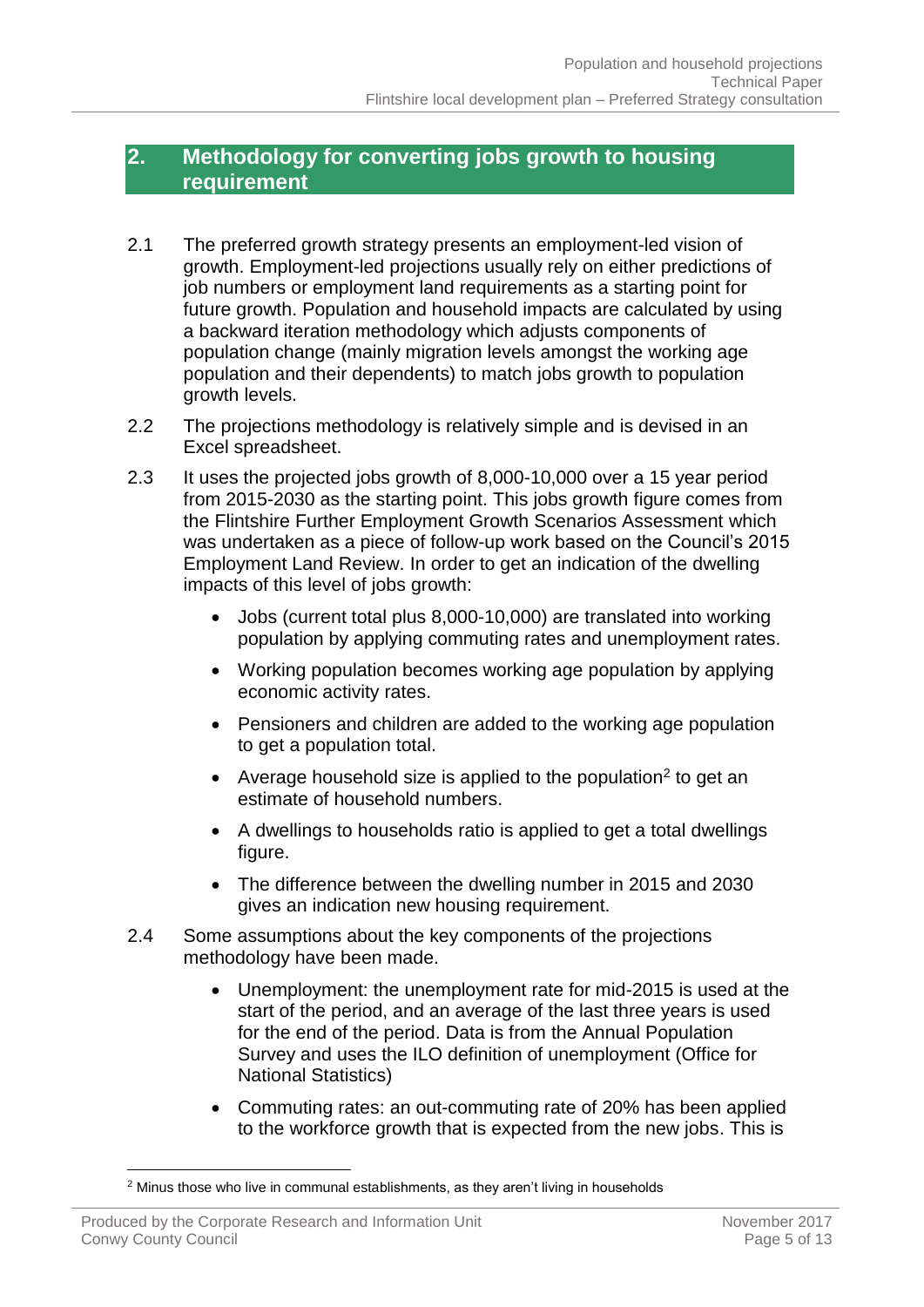lower than the current average rate of about 40%, but is only applied to the increase in workforce numbers during the plan period, and is not an attempt to reduce current out-commuting. A reduced rate of out-commuting for any growth in population implies more of Flintshire's residents stay within the County to find work. It does not impact on the size of the workforce any neighbouring Authorities are currently 'borrowing' from Flintshire, though it will reduce the proportion they get from any additional growth. (reducing current out-commuting levels from Flintshire would have the effect of poaching the existing workforce from neighbouring areas. To do so without a negotiated strategy with these neighbours can have a negative impact on the economy of these areas and the wider region).

- Economic activity: the economic activity rate for mid-2015 is used at the start of the period, and an average of the last three years is used for the end of the period. Data is from the Annual Population Survey (Office for National Statistics)
- Population: growth in the total working age population is derived from the growth in the number of jobs. Adjustments are made for the change in state pension age to 67 years old by 2030.
- Population: growth in the number of children in the population is based on the ratio of working age population to children at 2015. This is because there is a direct relationship between number of working age adults and number of children in the total population.
- Population: growth in the pension age population is not directly related to the working age population, so the growth between 2015 and 2030 is held to be the same as in the original baseline projection for each scenario.
- Households: average household size decreases over the period, in line with the change in household formation rates used in Welsh Government's official projections.
- Dwellings: the household to dwelling ratio is taken from the 2011 Census, and uses the same conversion methodology that is commonly used for household:dwelling calculations in the housing requirement calculation for Local Development Plans across Wales.
- 2.5 A range of different growth options which are not presented in this paper were also prepared at the beginning of the Local Development Plan process, using as a starting point the Welsh Government's officially produced population and household projections (both 2011-based and 2014-based) and a set of locally produced 2014-based projections. These provided the base population, and some of the differentials for age ratios and household size.
- 2.6 Some of the assumptions listed above are the same across all the different scenarios (commuting, unemployment and economic activity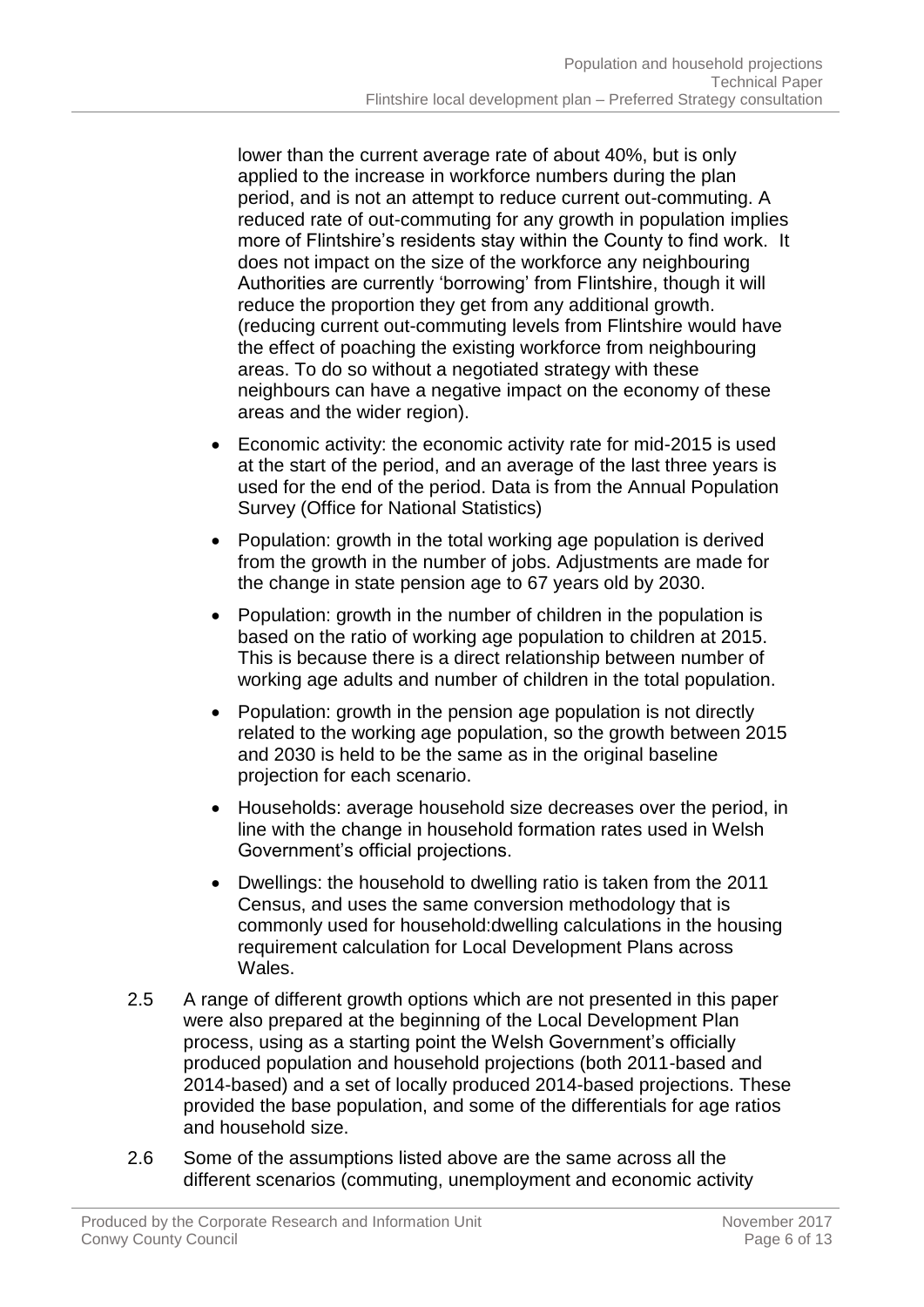rates). The population ratios and the average household size differ, depending on the base population for that projection.

2.7 Whilst the Flintshire Local Development Plan was being prepared, a new set of official population and household projections were produced by Welsh Government<sup>3</sup>. These were considered alongside the results from the strategic options consultation, and were not felt to provide sufficient evidence to change the preferred strategy. Though the 2014-based projections give higher figures than those in the 2011-based projections, they remain at a very low baseline level for Flintshire and not one that would provide for a positive job growth related plan strategy which the Council has committed to.

#### **Table 2.1: Welsh Government official projections for Flintshire County**

Source: 2011- and 2014-based sub national population and household projections, Welsh Government

|                                         | <b>Welsh Government</b><br>2011-based<br>10 year migration<br>trend projections | <b>Welsh Government</b><br>2014-based<br>10 year migration<br>trend projections |  |
|-----------------------------------------|---------------------------------------------------------------------------------|---------------------------------------------------------------------------------|--|
| Population change 2015-2030             |                                                                                 |                                                                                 |  |
| Population growth                       | 1,850                                                                           | 3,800                                                                           |  |
| Percentage                              | 1.2%                                                                            | 2.5%                                                                            |  |
| Average annual net migration            | O                                                                               | 10                                                                              |  |
| Household and dwelling change 2015-2030 |                                                                                 |                                                                                 |  |
| Household growth                        | 3,600                                                                           | 4,150                                                                           |  |
| Percentage                              | 5.5%                                                                            | 6.4%                                                                            |  |
| Average household size                  | 2.242                                                                           | 2.256                                                                           |  |
| Dwellings growth (total)                | 3,750                                                                           | 4,300                                                                           |  |
| Average annual figure                   | 190                                                                             | 250                                                                             |  |

 $\overline{a}$ <sup>3</sup> 2014-based sub national population projections were published by Welsh Government in September 2016; household projections were published in March 2017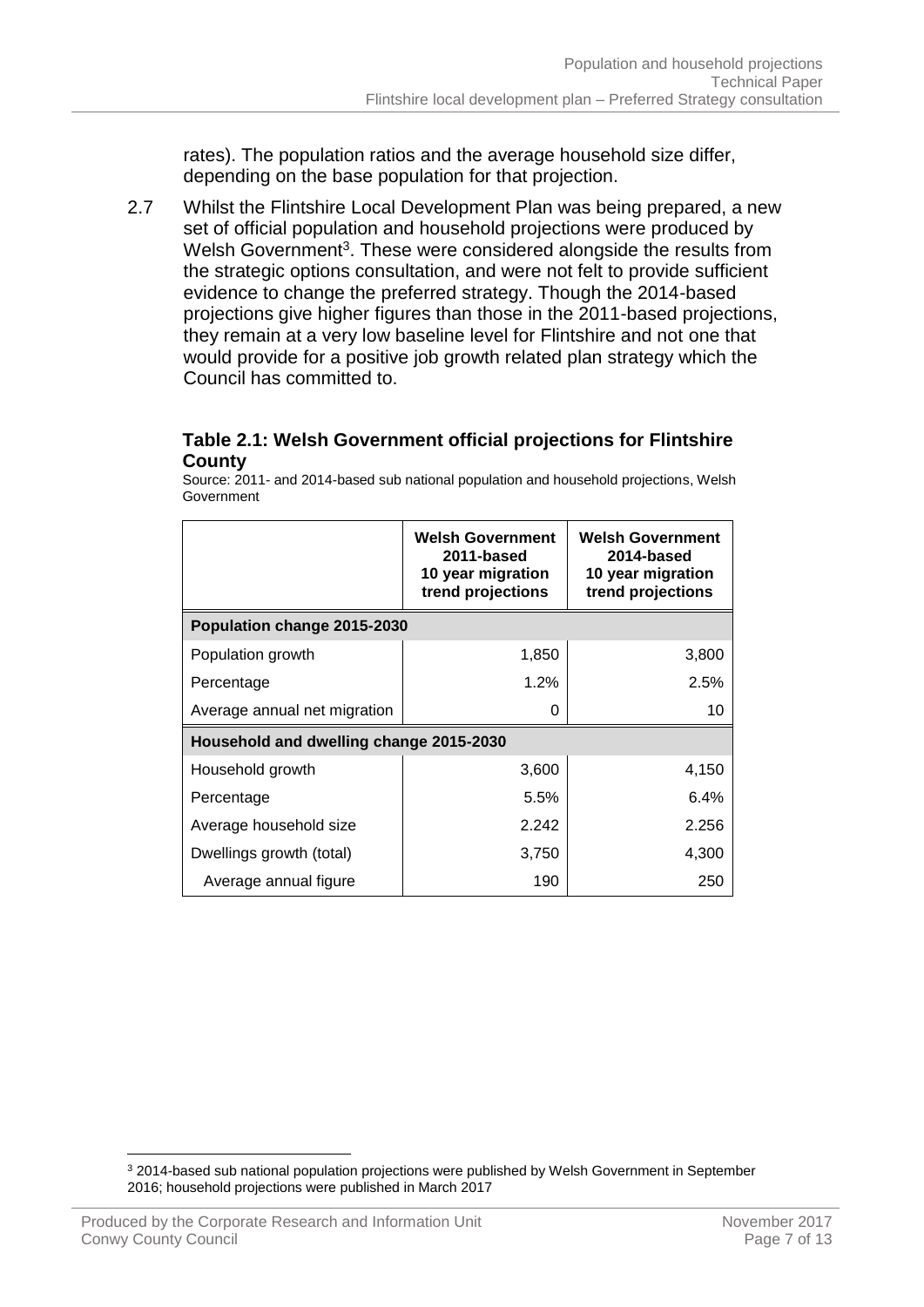## <span id="page-9-0"></span>**3. What the proposed growth option shows**

3.1 This section of the report gives details of the change in population, jobs and household totals over the Plan period for Flintshire's preferred growth option, and also looks at the dwelling, housing mix and employment land implications which arise from these changes $4$ .

#### <span id="page-9-1"></span>**Population change**

#### **Table 3.1: population projections for Flintshire County**

Source: employment-led projections, Corporate Research and Information Unit, Conwy CBC

|                              | <b>Preferred growth</b><br>option -<br>employment led |  |
|------------------------------|-------------------------------------------------------|--|
| <b>Change 2015-30</b>        |                                                       |  |
| Number                       | 9,250-10,950                                          |  |
| Percentage                   | $6.0\% - 7.1\%$                                       |  |
| Average annual net migration | 450-570                                               |  |
| Increase caused by           |                                                       |  |
| Migration                    | 6,800-8,500                                           |  |
| Natural change               | 2,450                                                 |  |

- 3.2 The projection shows population growth over the Plan period of between 9,250 and 10,950 (6.0%-7.1%). The Welsh Government 2014-based migration-led projections predicted growth of between 1.8% and 2.5%.
- 3.3 Migration is the biggest driver of change. Annual net migration is between about +560 and +640 people a year. The Welsh Government 2014-based projections modelled net migration at about zero for both the five and ten year migration variants.

 $\overline{a}$ 

<sup>4</sup> Though reference is made in this section to the levels of growth predicted by the Welsh Government's 2014-based projections, they are presented to provide context only and are not for consideration in this consultation.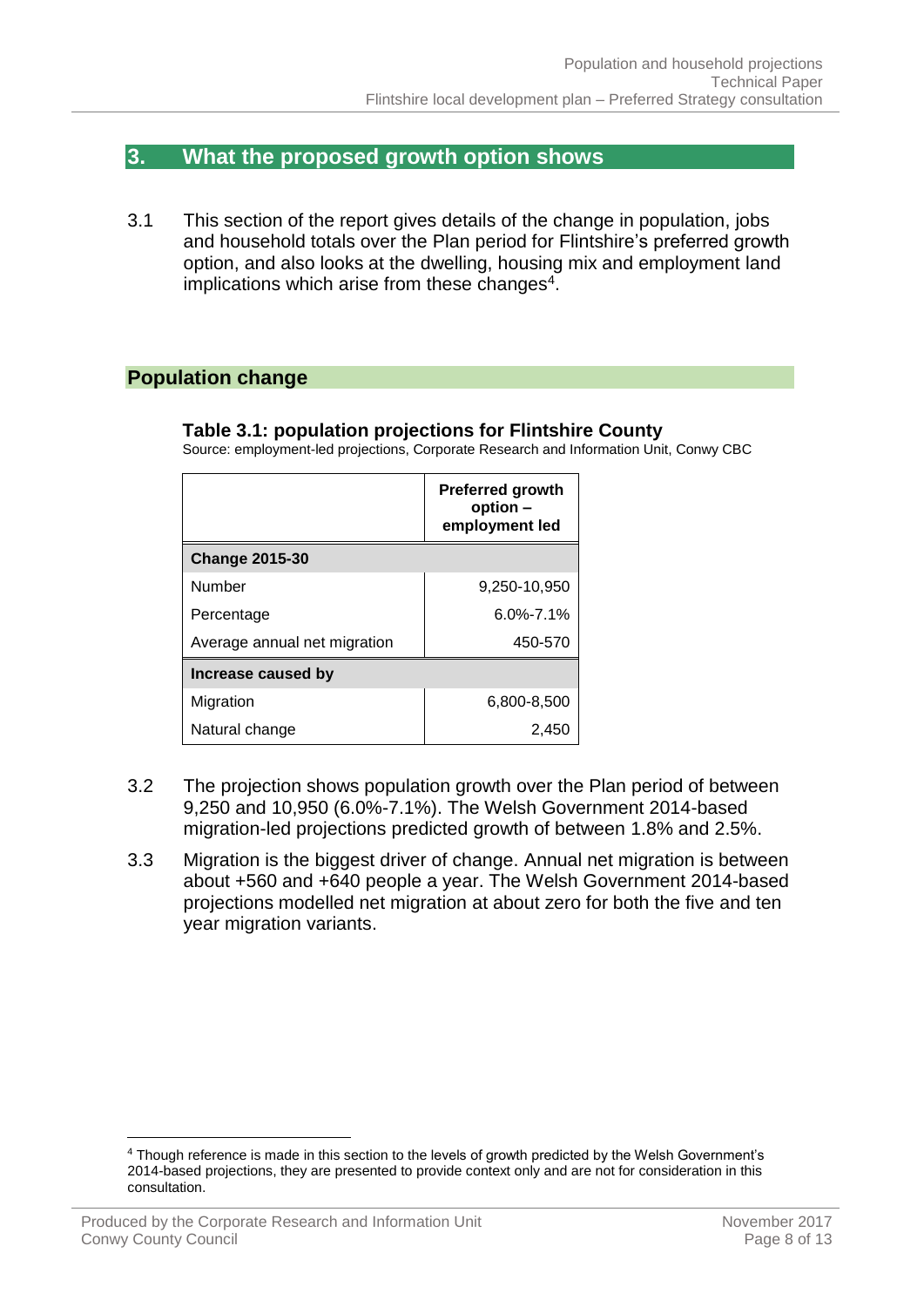#### <span id="page-10-0"></span>**Household growth**

#### **Table 3.2: household projections for Flintshire County**

Source: employment-led projections, Corporate Research and Information Unit, Conwy CBC

|                                | <b>Preferred growth</b><br>option -<br>employment led |
|--------------------------------|-------------------------------------------------------|
| <b>Growth 2015-30</b>          |                                                       |
| Number                         | 6,350-7,100                                           |
| Percentage                     | $9.7\% - 10.9\%$                                      |
| Average household size in 2030 | 2.262                                                 |

- 3.4 Household projections are obtained by removing institutional populations<sup>5</sup> from the population projections and then sharing the remaining population between household types, based on age/gender specific likelihoods of them being members of different types of household.
- 3.5 For all growth options household membership rates continue to change at the same rate as they did between 2001 and 2011. (Household membership rates show the likelihood of people of different ages and genders to form households of different types, such as one person households or two adult + two children households).
- 3.6 The projections show a growth in household numbers over the Plan period of between 6,350 and 7,100 (between 9.7% and 10.9%%). The Welsh Government 2014-based migration led projections predicted a lower level of growth of between 5.8% and 6.4%.
- 3.7 Household growth rates are higher than population growth rates. This is because, as well as increasing due to growth in the population, the number of households within the population is also affected by the longterm trend towards smaller household size.
- 3.8 Average household size is expected to fall from 2.35 in 2015 to 2.26 in 2030.
- 3.9 By far the biggest factor affecting the number of households and average household size in 2030 is the expected growth in the number of one person households. This is not a trend which is unique to Flintshire County, and is in big part driven by the significant increase in the number of lone pensioner households which is seen as the large baby boomer

 $\overline{a}$ 

<sup>&</sup>lt;sup>5</sup> Institutional (or communal establishment) populations are people who are not living as part of a household. It counts only those who are expected to live in a communal establishment for six months or longer. It includes care homes, hospitals, boarding schools, prisons, nurses accommodation, hotels/guesthouses with room for 10 or more guests, sheltered accommodation where fewer than half of units have cooking facilities and/or the main meal is provided communally, and all accommodation provided solely for students (privately or university owned halls of residence, student villages or cluster flats/houses). It does not include houses rented to students by private landlords.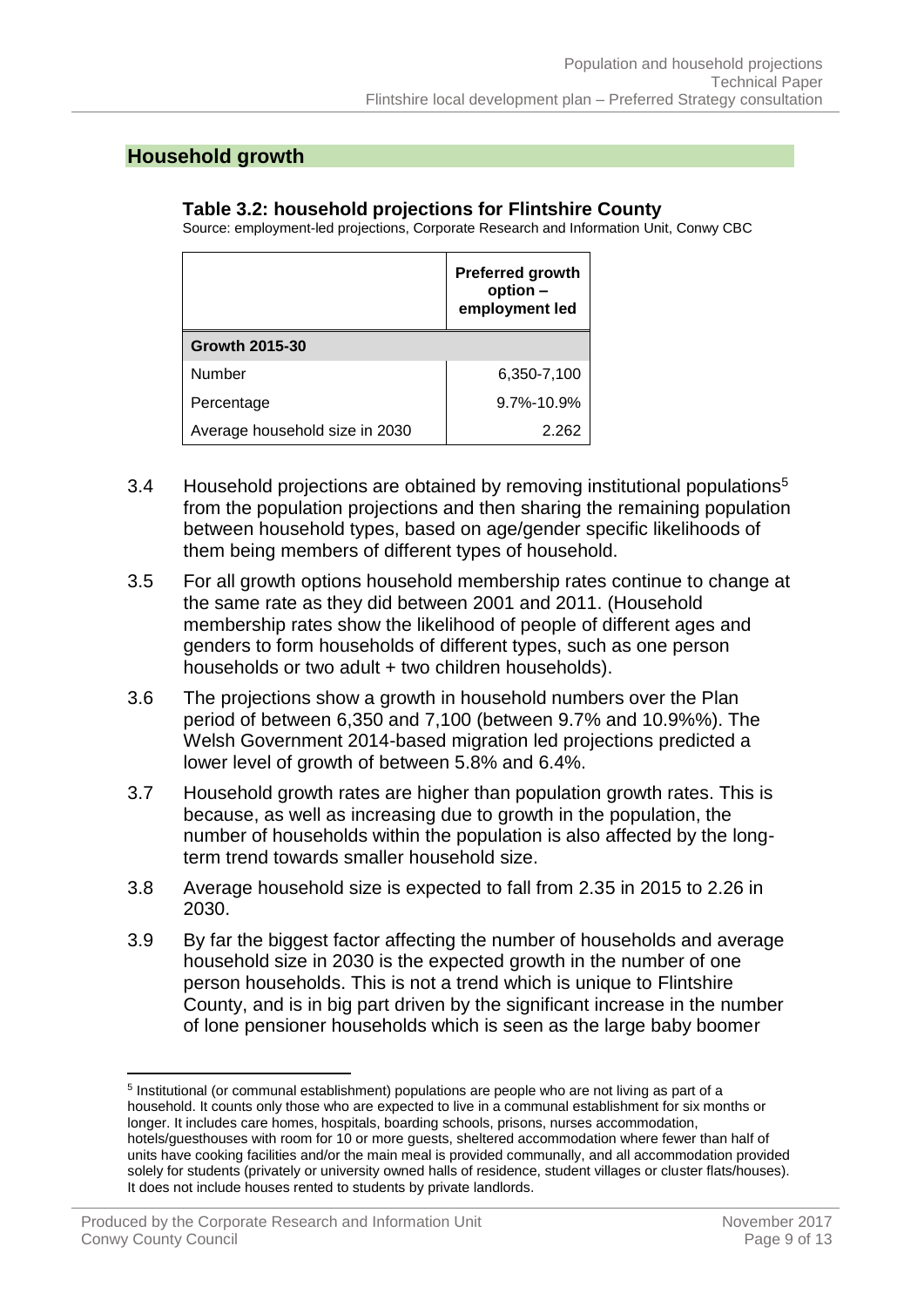generation starts to move into the age groups which experience widowhood.

3.10 Other factors which have led to smaller average household sizes over past decades have been the trends towards smaller family size and the increase in the number of family break-downs. These trends are expected to continue.

#### <span id="page-11-0"></span>**Dwelling requirements**

#### **Table 3.3: dwelling impacts of preferred growth option for Flintshire County**

Source: employment-led projections, Corporate Research and Information Unit, Conwy CBC

|                         | <b>Preferred growth</b><br>option -<br>employment led | <b>Dwelling</b><br>requirement<br>mid-point |
|-------------------------|-------------------------------------------------------|---------------------------------------------|
| <b>Growth 2015-30</b>   |                                                       |                                             |
| Households to dwellings | 6,550-7,350                                           | 6,950                                       |
| Plus contingency        | 650-750                                               | 700                                         |
| Total                   | 7,250-8,050                                           | 7,650                                       |
| Annual figure           | 480-540                                               | 510                                         |

- 3.11 When converting household projections to dwelling requirements, an allowance for vacant dwellings and second/holiday homes of about 3.1% is made. This is because there is a need to provide more dwellings than there are households to allow for churn within the housing market and to make a provision for potentially 'hidden' households to be accommodated. This  $3.1\%$  is in line with past trends<sup>6</sup> and is applied to the whole of the dwelling stock. Welsh Government recommends a notional average allowance across Wales of about 4%, with a range between 1.5% and 8% depending on local evidence<sup>7</sup> .
- 3.12 An additional contingency of 10% has been added to the figure which results from this calculation, to allow flexibility in the amount of land which is allocated for housing development. This is in case some of the sites which are expected to be developed during the Plan period do not come forward or experience unforeseen delays in development.
- 3.13 As the preferred option presents numbers within a range, the Council has decided to set the dwelling requirement figure at the mid-point of that range. The projections show total dwelling requirements over the Plan period of 7,650 additional homes. This is around 510 new dwellings a

 $\overline{a}$ <sup>6</sup> 2001 and 2011 Censuses of Population give rates of 3.0% and 3.1% respectively

<sup>7</sup> Welsh Government response to Cardiff Local Development Plan session on housing, 15th January 2015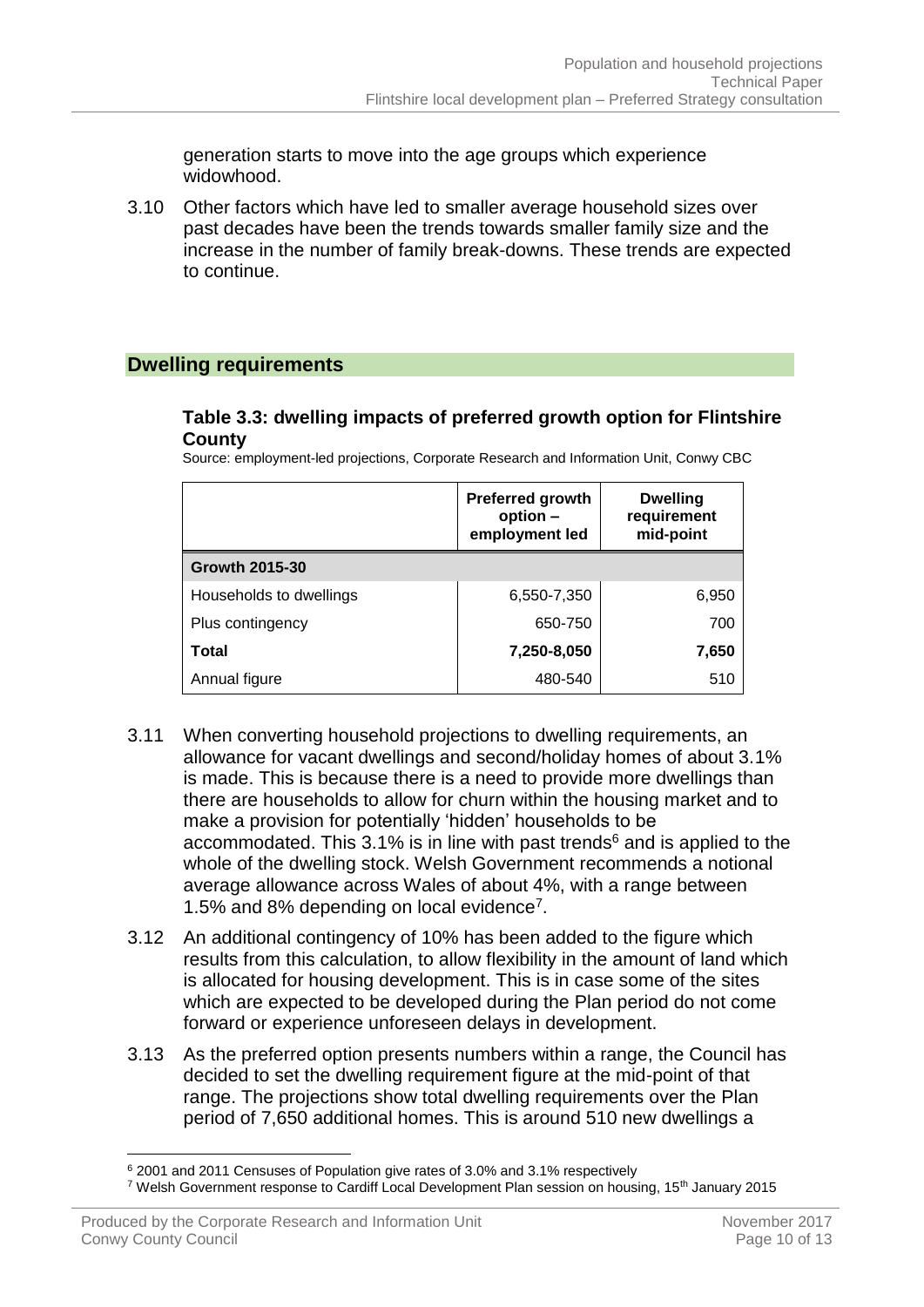year. The Welsh Government 2014-based migration-led projections had a lower annual requirement (including contingency) of between about 280 and 310 new dwellings each. The LDP Preferred Strategy is therefore seeking to provide a significantly higher level of housing than the national projections indicate

3.14 Not all of these new dwellings will require new allocations of land for housing. Land with existing permissions or allocations, dwellings which have already been built in the early years of the Plan's life and developments of 'windfall' sites will all contribute to the provision of new dwellings. At 1<sup>st</sup> April 2017 the requirement for new allocations was land to accommodate 1,450 new dwellings.

**Table 3.4: dwelling impacts of growth options for Flintshire County**

Sources: employment-led projections, Corporate Research and Information Unit, Conwy CBC; housing land monitoring statements and planning register, Flintshire County Council

|                                                                                                                                           | <b>Preferred growth</b><br>option - dwelling<br>requirement mid-<br>point |
|-------------------------------------------------------------------------------------------------------------------------------------------|---------------------------------------------------------------------------|
| <b>Growth 2015-30</b>                                                                                                                     |                                                                           |
| Total new housing provision                                                                                                               | 7,650                                                                     |
| Supply (with permission, allocation or<br>under construction), completions,<br>awaiting S106 and estimated windfall<br>(as of April 2017) | 6.200                                                                     |
| <b>New allocations required</b>                                                                                                           | 1.450                                                                     |

## <span id="page-12-0"></span>**Employment impacts**

- 3.15 The table below shows the jobs growth and employment land requirements which are projected to arise from the preferred growth option for Flintshire's LDP.
- 3.16 The projection shows jobs growth over the Plan period of between 8,000 and 10,000. This equates to employment land requirements of between 56.5 ha and 70.7 ha over the period 2015-30. The Welsh Government 2014-based migration-led projections had a total requirement of between around 6.3 ha and 10.2 ha for the Plan period.
- 3.17 The jobs growth figures used in this paper come from the Joint Flintshire and Wrexham Employment Land Review (October 2015).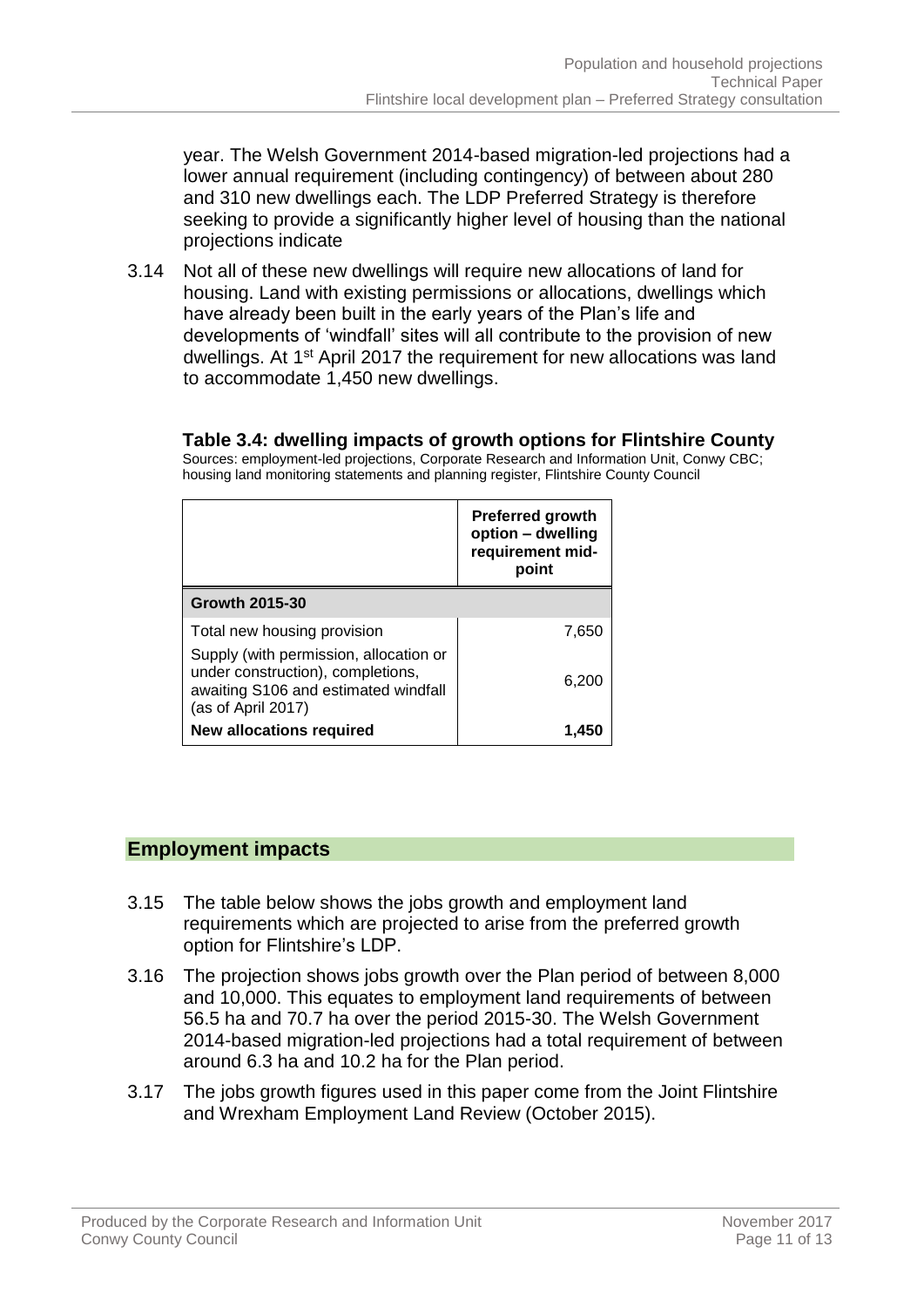#### **Table 3.5: employment impacts of growth options for Flintshire County**

Source: employment-led population projections, Corporate Research and Information Unit, Conwy CBC

|                       | <b>Preferred growth</b><br>option -<br>employment led |
|-----------------------|-------------------------------------------------------|
| <b>Growth 2015-30</b> |                                                       |
| Job growth            | 8,000-10,000                                          |
| Land (ha)             | 56.5-70.7                                             |

- 3.18 To get an employment land requirement from a jobs figure, the total jobs requirement is converted to an employment land requirement by using a national average jobs density of 21 sqm per job to get a total floorspace requirement. The floorspace figure is then divided by Flintshire's average developer density 3,000 sqm/ha to get an overall employment land requirement<sup>8</sup>.
- 3.19 Evidence about the amount and distribution of land needed to accommodate the increase in the size of the labour force/job growth is presented in background paper Joint Flintshire and Wrexham Employment Land Review (October 2015).
- 3.20 Whilst this provides an estimate of land required, this doesn't factor in the existing portfolio of employment sites which, when assessed in the Employment Land Review, did not identify significant existing sites for deallocation or alternative uses. In maintaining a large portfolio of existing employment sites, and given the focus for job creation on two strategic allocations, Flintshire has more than sufficient sites to accommodate the expected job growth.

 $\overline{a}$ <sup>8</sup> Methodology advice obtained from BE Group, who produced the Employment Land Review background paper. Average jobs density is an average for most service sectors.